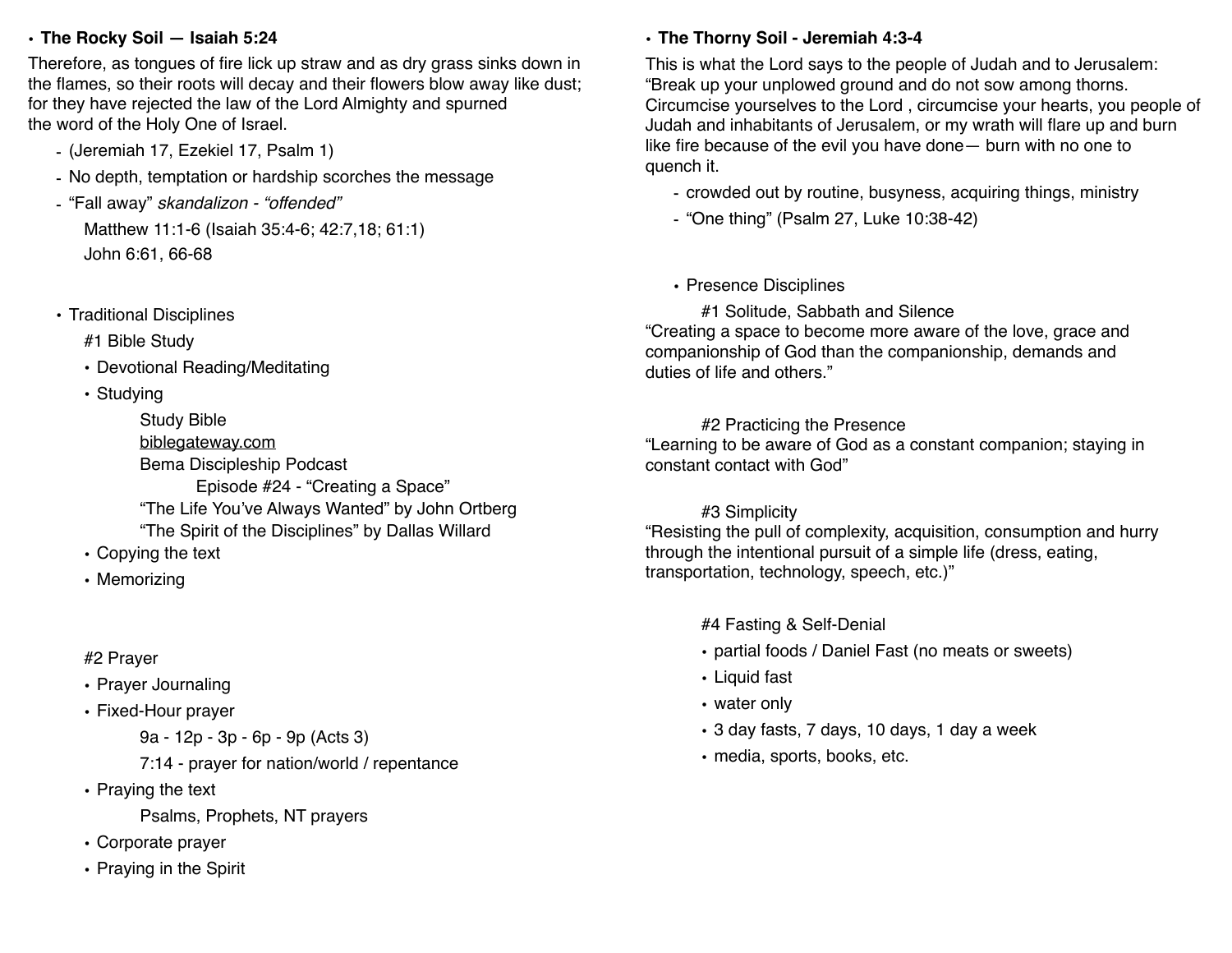#### **• The Path - Hosea 10:12**

Sow righteousness for yourselves, reap the fruit of unfailing love, and break up your unplowed ground; for it is time to seek the Lord, until he comes and showers his righteousness on you.

- righteousness (justice toward others)

"To understand Jesus' teaching, we must realize that deep in our orientations of our spirit we cannot have one posture toward God and a different one toward other people." -Dallas Willard

- Lifestyle Disciplines
	- #1 Generosity
	- #2 Submission
	- parents, teacher, boss, leader, authority etc.
	- Honoring others above yourselves

#### #3 Gratitude

- 70 blessings a day
- Complaining
- **• The Good Soil 30, 60, 100x's (Genesis 26:1-33)**

## **Sunday June 13, 2021 "Working the Soil"**

Parable - practical earthly story with a kingdom of heaven meaning Mark 4:1-25 - Parable of the Soils (Isaiah 6:9-10, John 6:26-27, James 1:21-25)

"Grace is not opposed to effort, it is opposed to earning. Earning is an attitude. Effort is an action. You cannot earn a miracle, but effort is part of the equation." -Dallas Willard

- Jewish Hermeneuitc
	- P'SHAT surface level reading
	- REMEZ "hint" / link to Hebrew Scriptures
	- DRASH "Truth hidden in the story"
		- often confuses
		- wrestled with in the context of community
	- SOD "mystery" / supernatural gift from God (Matthew 16:17)

Bema Discipleship Podcast Episode #109 - "What Soil?" Episode #110 - "Jewish Hermenutic"

http://makingtalmidim.blogspot.com/2015/03/jewish-hermeneutics.html

- Removing rocks and putting down roots traditional disciplines - Bible study, Prayer
- Cutting away thorns intentional living presence disciplines - solitude, sabbath, simplicity, fasting
- Breaking up the hard areas of our hearts obedience, practical disciplines - humbling ourselves **Our job is the soil, His job is the results**